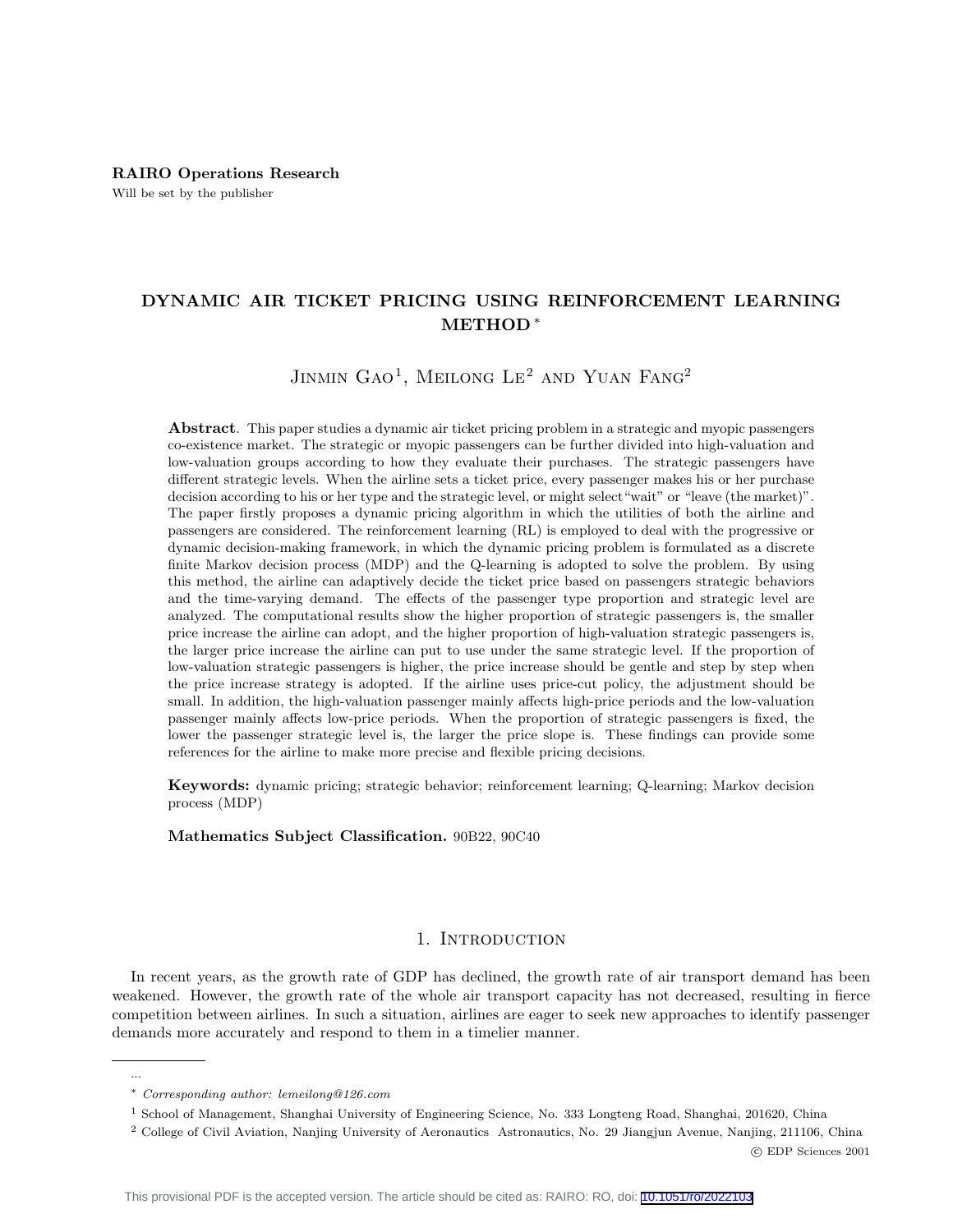Revenue management (RM), a method to improve revenue, was firstly used and then introduced by American Airlines (AA) in the US in 1980s due to airlines' serious competition. The common approach for the airline to conduct RM is the seat inventory control. The airline sets several prices or classes for all seats on the flight, then controls the sale number of each class according to the market demand. Obviously, the more classes they set, the more revenue they can get. This leads to the ticket dynamic pricing in 2000s. The dynamic pricing is a method that implies that the airline dynamically changes the ticket price according to the demand. There are also two approaches for the airline to conduct the ticket dynamic pricing. One doesn't consider game between the airline and the passenger, and the other considers the game. Game theory is mainly used to study the rational decision-making behaviors of interdependent and mutually influencing participants in the game and the equilibrium results of these decisions. The game model can be expressed by players, actions, strategies, the information and the utility. Under the game scenario, the airline needs to consider not only their own inventory levels, costs and the impact of competitors, but also the possible choices made by passengers. The passenger will compare different products (tickets) vertically and horizontally, that is, flights at different departure time within one airline and flights in different airlines. Levin et al. [22] described the equilibrium at each moment as the Stackelberg equilibrium between the airline and the passenger. The passenger's goal is to maximize his or her utility while the airline wants to capture the passenger's surplus as much as possible to improve its total revenue.

Current studies of dynamic pricing mainly consider two or several time periods in the whole selling period. Such kind of methods cannot respond to demands in a timely manner. Meanwhile, most studies do not well consider passenger behaviors, which is more important to the ticket pricing in today's market. In this paper, we differentiate passengers into several categories, such as the strategic passenger or the myopic passenger. The strategic passenger, that is the passenger who evaluates the present and future purchase utility in order to maximize his or her benefit, may not choose immediate buy and wait for a lower price in the future, and the myopic passenger is the passenger who purchases immediately when the price is less than or equals to his or her valuation (willingness to pay). There could be no doubt that the existence of strategic passengers in the market is a difficult aspect for airlines to make pricing decisions. Shen and Su [32] pointed out the passenger choice behavior is mainly reflected in two aspects, when to buy and which to buy. Gonsch et al. [14]reviewed the related studies on dynamic pricing of strategic passengers. They found strategic passengers could continuously predict the airline's expected future price under e-commerce environment, and the airline should have according pricing policy based on the passenger categories and their consuming behaviors in the market. Thus, passengers' classification or categorization and their purchase behaviors become this paper's main focuses.

The rest of this paper is organized as follows. In section 2, the literature review is presented. Section 3 is the problem description and assumptions. In section 4, mathematical formulations for passengers and the airline are presented. In section 5, the reinforcement learning (RL) algorithm is presented, which includes simulation of passenger behaviors and adoption of Q-learning to solve the decision-making problem. Section 6 is the computational experiments and analysis. Finally, the conclusion part is presented.

### 2. Literature review

In studies of dynamic pricing considering strategic customers, Mersereau and Zhang [28]assumed that the airline knows the total demand curve, but the proportion of strategic customers is unknown. They established a robust pricing model which is independent on the true proportion value. Su [33], Kremer et al. [18] divided the sale period into two periods and studied a pricing strategy to analyze the impact of different types of customers on their pricing strategies. Su [33] pointed out that customers are heterogeneous along two dimensions: their valuations for the product and the degree of patience. According to these two dimensions, customers were categorized into four different types, and the different influences on pricing policy were analyzed. Kremer et al. [18] suggested that the proportion of strategic customers influences the optimal pricing policy. Zhang and Zhang [38] considered a perishable product in a two-period model in which a retailer decides the order quantity and price at the beginning of the first period. Customers pay full price in the first period and a marked down price in the second period. Dong and Wu [9] examined the impact of strategic and heterogeneous consumers on pricing and inventory decisions in a two-period model. They found that strategic consumers may yield more revenue in specific scenarios. Li et al. [20] established the two-period models to study a platform's discount pricing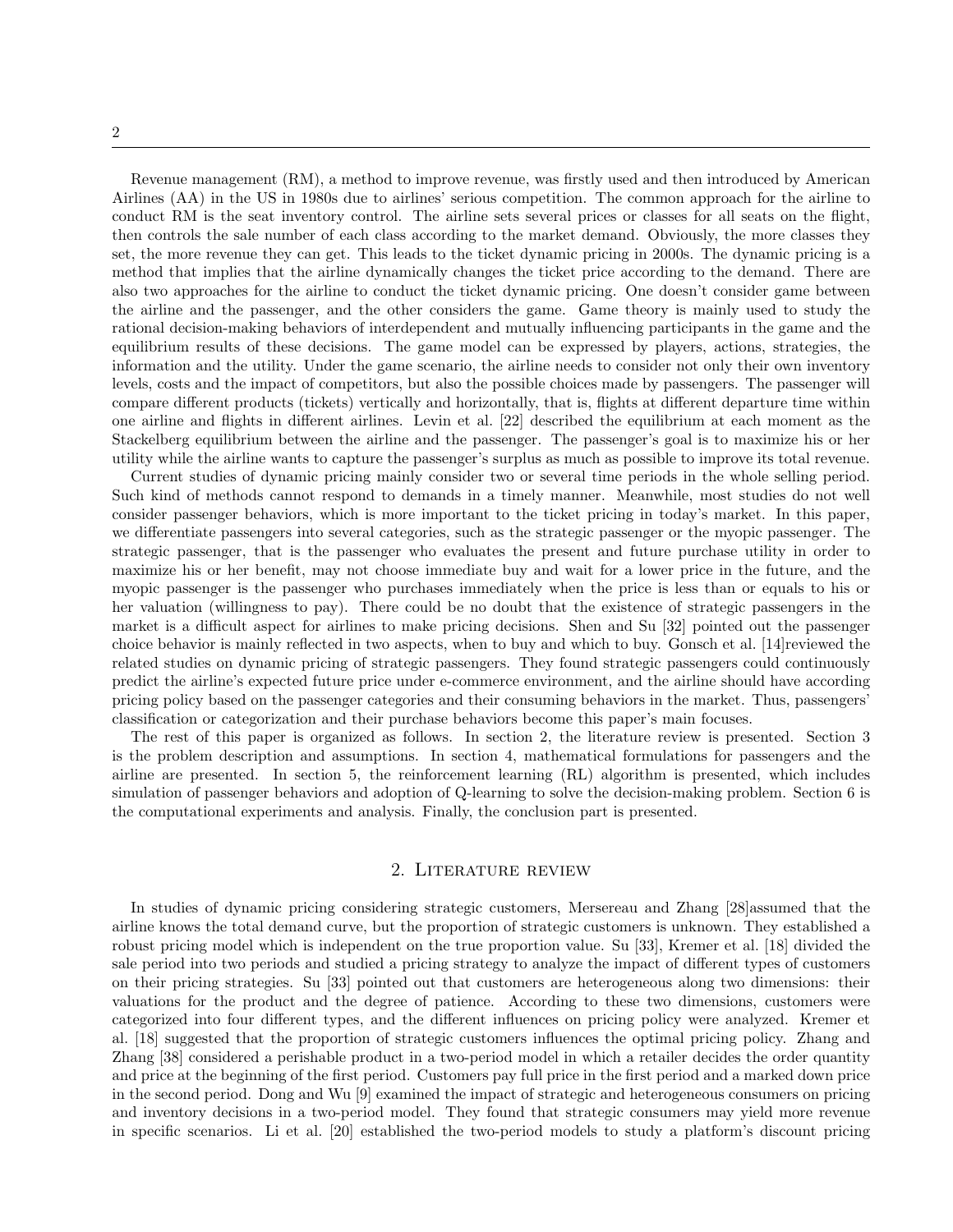strategies with strategic consumers. The results show that the large discount will reduce the total demand under the instant strategy, the fraction of strategic consumers affects the platform's strategy choices, and the existence of strategic consumers will increase the product prices for two periods. Guan and Ren [13] divided the entire sale period into the normal sale period and the clearance period. In the paper, it is assumed that the price strategy relates to the proportion of strategic customers and the dependence degree of the reference price. Correa et al. [3] proposed a class of preannounced pricing policies in which the price path corresponds to a price menu contingent on the available inventory. Some other studies established two-period dynamic pricing models considering both myopic and strategic customers, and discussed the impact of different strategic customer ratios on pricing strategies [10, 16, 34, 36, 37]. All above studies only consider the dynamic pricing in two periods.

Most studies about multi-period dynamic pricing only consider strategic customers. Levin et al. [21, 22] established a pricing model for oligopolistic companies and monopoly companies respectively, and proved that the monotony of pricing strategies relates to the degree of the customer rationality. Through learning from the customer arrival rate and reservation price, Levina et al. [23] proposed a strategic waiting factor which was used in the customer choice model. Liu and Zhang [24] considered two companies which provide two vertical heterogeneous products. Customers choose a product according to its quality. When customers become more strategic, the company's revenue will reduce, and the company selling low-quality products suffers more loss than the company selling high-quality products. Chen and Farias [4] acknowledged that the customer is forward looking and his or her valuation of the product decreases with time. The robust pricing strategy can be obtained when the discount factor and the cost distribution are unknown to the customer. Li et al. [19] used the Bayesian posterior probability to update the arrival rate based on the past sale experience and the number of passengers' arrival. From their studies, we can find most studies assumed there are only strategic passengers in the market, and all passengers are homogeneous with the same valuation or the same value distribution to the same product. There are few studies considering strategic and myopic customers in multiple periods [17].

With the continuous development of artificial intelligence technology, more and more scholars have tried to use intelligent methods to solve the problem of dynamic pricing. The reinforcement learning (RL) is one of the most widely used methods [1, 2, 6–8, 11, 12, 29–31, 35]. Among them, Collins and Thomas [6] incorporated a variety of customer demand models within a simple airline pricing game to gauge the usefulness of three different RL approaches as a game theoretic solving mechanism. The results prove that the application of RL to the game is beneficial, and the benefit is both from solving games that are unsolvable using traditional methods and by giving an extra-dimension of insight into the game. In addition, Collins and Thomas [7], Dogan and Gner [11] used a decision framework of the Markov decision process (MDP) and Q-learning algorithm to study the dynamic pricing problem, but the customer behaviors were not considered in the learning process. In smart grids, RL was also applied in the dynamic pricing, where pricing strategies are learned in a customer simulation environment [25, 27].

Being different from above-mentioned studies, this paper analyzes passenger purchase behaviors more accurately, considers the variation of passenger arrival rates and reservation prices, and conducts dynamic pricing with myopic and strategic passengers' co-existence in multiple time periods. The heterogeneity of passengers is considered along two dimensions: the valuation and the strategic level, which jointly classify passengers into four categories or types. The pricing model and the RL algorithm are established to obtain the optimal dynamic price strategies. In the RL algorithm, passengers behaviors are simulated as a learning environment and the airline is set as the agent. Further, for different passenger types, the impacts of their strategic levels and their proportions on optimal price policies are analyzed.

#### 3. Problem description and assumptions

# 3.1. Problem description

The airline sells a certain number of air tickets within a finite time period. This certain number Y is the total number of seats of a flight which can be sold. The objective is to maximize the total revenue of the flight. Owing to the special property of air tickets, the residual value of unsold tickets is zero after the sale time ends. The entire sale time is divided into T time periods,  $t = \{1, 2, \ldots, T\}$ . The time period should be small enough to guarantee at most one passenger arrives in each time period.  $p_t$  denotes the ticket price in time period t. Assume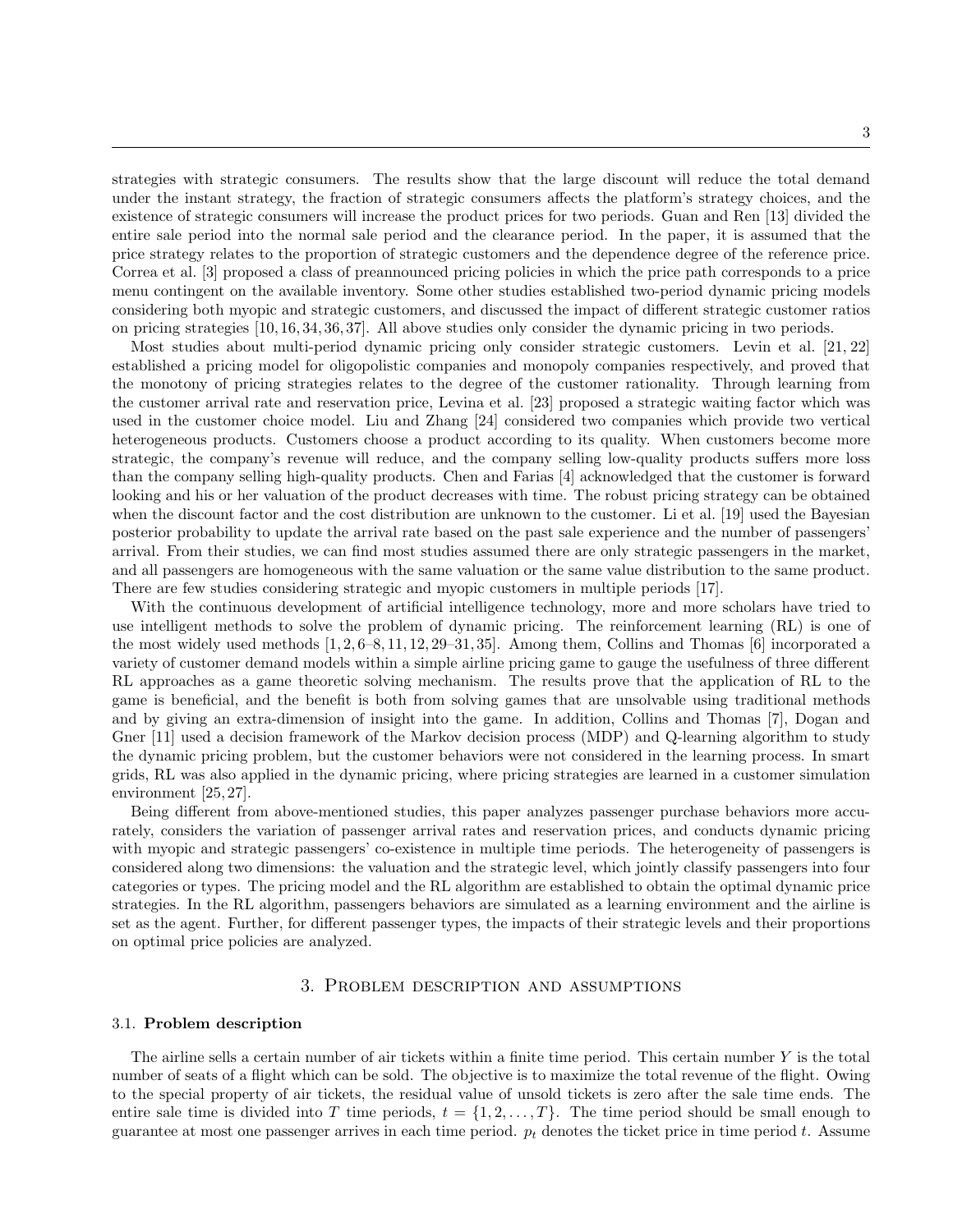there are  $N$  passengers in the market, and  $n$  denotes the number of passengers who have purchased tickets. The airline and passengers are rational and they try to maximize their own utility. Let  $U(t, n)$  and  $V(t, n)$  denote the total utility of the passenger and the airline respectively from time period  $t$  to the end of the sale time with n passengers have purchased tickets.

There are two basic types of passengers called strategic and myopic passengers in the market. Each type has its own arrival rate. After a passenger arrives, he or she should determine whether to buy the priced ticket given by the airline. For myopic passengers, if the price is less than or equal to their valuation, they choose to buy. Otherwise, they choose to leave the market. For strategic passengers, they compare the current utility with the future utility, and then decide whether to buy immediately or wait for the lower price in the future or leave the market. If the current utility is more than the future utility, they choose to buy, otherwise, they keep in a "wait-and-see" state. The price, the left tickets and the waiting time are all under consideration of strategic passengers for their decisions.

#### (1)The impact of the left tickets on strategic passengers

Strategic passengers usually have strong willingness to buy tickets, which is represented by the purchase probability, but they are unwilling to buy if the price is higher than their valuation. In addition to the price, the seat inventory also plays a role in their decision-making. When the inventory is sufficient, they have no risk of future purchasing and will choose to wait until the price is equal or lower than their valuation. When the inventory becomes scarce, their purchase behaviors closely relate to their purchase willingness. If the willingness is strong, they choose to buy immediately. Otherwise, they still wait for the possible price cut.

### (2)The impact of the waiting time on strategic passengers

The waiting time also affects the purchase behavior of strategic passengers. If the strategic passenger has a weak willingness to buy and the price does not fall below his or her valuation after a long-time waiting, he or she chooses to leave the market. How long the strategic passenger can wait relates to his or her willingness. If the willingness is strong, the waiting time is relatively long. In addition, some passengers may worry about the price increase after a long-time waiting, so they choose to buy as soon as possible.

The strategic passenger's behavior can be described by the purchase probability density function. Figure1 is used to illustrate the relationship between price  $p$ , purchase probability density  $f(p)$  and purchase probability  $F(p)$ . The reservation price p reflects different passengers have different willingness to pay. To a particular setting price p, airlines can only capture the passengers whose reservation prices(willingness to pay) are higher than and equal to p. The area under the curve from p to the infinite is the purchase probability  $\bar{F}(p)$  in the whole market,  $F(p)$  is the integral of  $f(p)$  from zero to price p. Obviously,  $\bar{F}(p) = 1 - F(p)$ .



Figure 1. The reservation price distribution

Curve 2 is gotten by moving curve 1 to the right to match the changed situation. It can be used to illustrate the effect of the remaining seats or the remaining selling periods. The decrease of remaining seats or selling periods leads to the increase of the willingness to pay (the passenger's reservation price). To a setting price  $p$ ,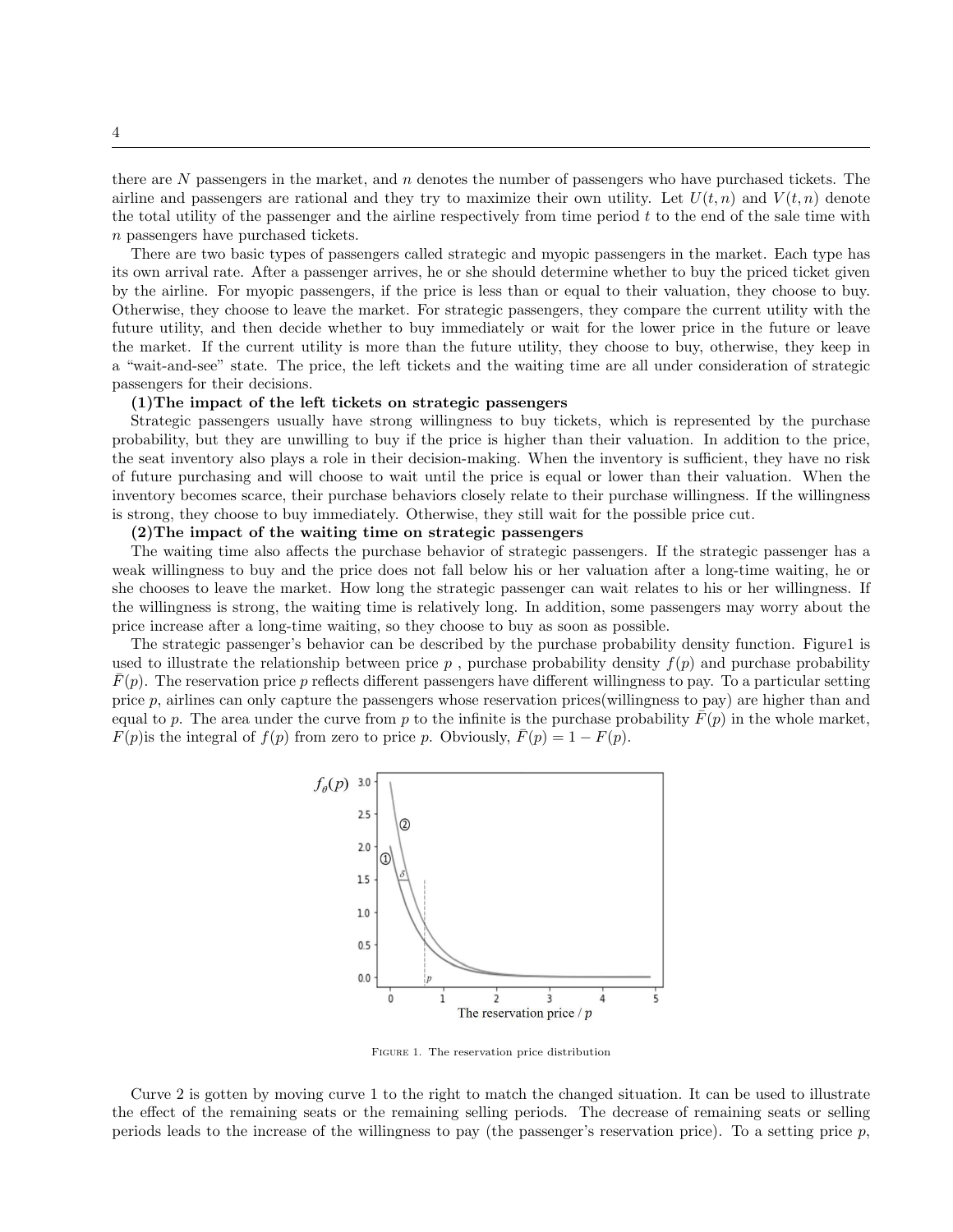the whole purchase probability increases (the area under the yellow curve is larger than the area under the blue curve) as the remaining seats or the selling periods decrease.

#### 3.2. The assumptions

Assumption 1: Passengers are heterogeneous along two dimensions, the ticket valuation and the strategic level. In the valuation dimension, we consider two types, which is the high valuation and the low valuation.

Let  $v_H$  and  $v_L$  denote the mean value of the high-valuation passengers and the low-valuation passengers, respectively. In the strategic level dimension, we divide passengers into "strategic"and "myopic". Combined the valuation and the strategic dimension together, we have four types of passengers who are the high-valuation strategic passengers(HS), the high-valuation myopic passengers(HM), the low-valuation strategic passengers(LS) and the low-valuation myopic passengers(LM). Let  $\theta$  denote the passenger type, so  $\theta = \{HS, HMLS, LM\}$ .

Assumption 2: The total number of passengers, the proportion of each type and the strategic level can be deduced from the historical data.

**Assumption 3:** Passengers' arrival follows a non-stationary Poisson process.  $\lambda_{\theta}(t)$  denotes passengers' arrival intensity of type  $\theta$ , and it is a time-varying intensity. The probability of distribution is expressed as Eq.(3.1), which indicates the probability of  $k$  arrivals until time period  $t$ .

$$
P(N(t) = k) = \frac{e^{-m_{\theta}(t)} (m_{\theta}(t))^k}{k!}
$$
\n(3.1)

where  $m_{\theta}(t) = \int_0^t \lambda_{\theta}(s)ds$ , it is the mean function of the non-stationary Poisson process.

Assumption 4: The airline and passengers have perfect knowledge of all market information, including the remaining capacities of the flight, the distributional and parametric characteristics of the passenger's reservation price. In addition, the reservation price distributions of all passenger types are independent.

Assumption 5: Team passengers (batch arrivals) are not considered.

The above assumptions about the passenger type and the passenger arrival are common in this research field. The perfect information assumption is also reasonable. Nowadays, the airline has many ways to know the market information. First, through GDS such as TravelSky, Worldspan and Galileo, the airline can know the selling progresses of all airlines in the market. Second, through cooperated OTAs and its own EC website, the airline has ability to know the passenger's behavior (such as how many times he or she explored relative platforms, what is his or her interest, what is his or her focus, etc.), which contains many features that are very valuable for the airline's decision. The passenger also has some ways to sense the market through various platforms or personnel channels. In addition, the perfect information is an important limiting case with significant potential for management insight regarding the pricing and other policies.

# 4. Mathematical formulations

#### 4.1. The passenger utility model

A fraction  $\alpha$  of the total passengers are strategic passengers, and the remaining  $\bar{\alpha} = 1-\alpha$  are myopic passengers. Among strategic passengers, the proportion of high-valuation passengers is  $\varphi_s$ , and the proportion of low-valuation passengers is  $\bar{\varphi}_s = 1 - \varphi_s$ . Similarly, among myopic passengers, the proportion of high-valuation passengers is  $\varphi_m$ , and the proportion of low-valuation passengers is  $\bar{\varphi}_m = 1 - \varphi_m$ .  $w_\theta$  denotes passengers' proportion of type  $\theta$  in the total passengers. So, the proportions of the four types of passengers are  $w_{\theta=HS,HM,LS,LM}$  $\{\alpha^*\varphi_s, \bar{\alpha}*\varphi_m, \alpha^*\bar{\varphi}_s, \bar{\alpha}*\bar{\varphi}_m\}.$  The strategic level of the passengers of type  $\theta$  is  $\beta_{\theta}$ . It reflects how much the passenger values his/her future purchase. For a type  $\theta$  passenger, the utility of buying a ticket in the future is discounted by  $\beta_{\theta} \in [0, 1]$ .  $\beta_{\theta} = 0$  means that the passenger completely disregards the possibility of a future purchase.  $\beta_{\theta} = 1$  means that the passenger values the current purchase the same as a purchase at any point in the future. Intermediate values of  $\beta_{\theta} \in (0,1)$  determine how long passengers can postpone their purchases without excessive loss of utility. Obviously,  $0 < \beta_{LS}, \beta_{HS} \leq 1, \beta_{HM,LM} = 0$ .

The passenger utility function is expressed as  $u(.)$ . For a particular ticket, the passenger utility is denoted as  $u (p'_{\theta} - p_t)$ .  $p'_{\theta}$  represents the passenger valuation of type  $\theta$ .  $p_t$  represents the ticket price in time period t as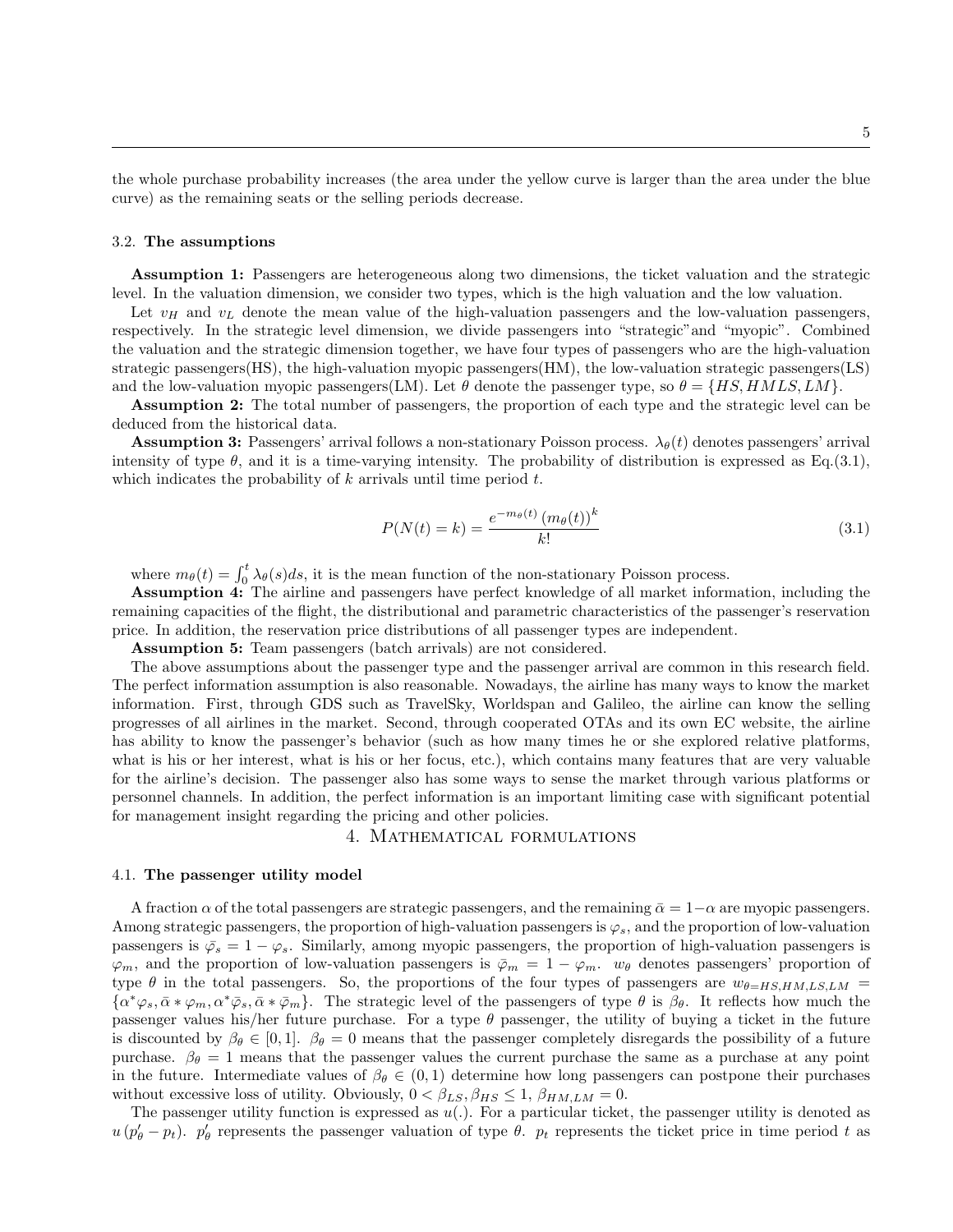mentioned in section 3.1.  $u(.)$  is a strict increasing function of the price, and the inverse function is  $u^{-1}(.)$ . No matter whether the passenger is myopic or strategic, if he or she chooses to buy the ticket immediately when he or she arrives at the market in time period t, his or her expected utility is  $E_{p'_\theta}[u(p'_\theta - p_t)]$ . The future passenger utility is expressed as  $U(t + 1, n)$ . For a strategic passenger, the goal of the model is to capture his or her intertemporal behavior. Then, the present value of the future passenger utility is represented as  $\beta_{\theta} * U(t+1, n)$ .

 $\lambda_{t,\theta}$  denotes the arrival rate of passengers of type  $\theta$  in time period t. The range of  $\lambda_{t,\theta}$  is  $[0,\lambda]$ , where  $\lambda$  is the maximum arrival intensity. According to Levina et al. [23], the purchase probability is related to the number of remaining seats (or the number of passengers who have purchased tickets), the current time period and the ticket price, which is expressed as  $\Lambda_{\theta}^{U}(t,n,p_t)$ . Then, $\Lambda^{U}(t,n,p_t) = E_{\theta} \left[ \Lambda_{\theta}^{U}(t,n,p_t) \right]$ , which means  $\Lambda^{U}(t,n,p_t)$  is equal to the expected purchase probability of all passenger types.  $U^p(t, n, p_t, p'_\theta)$  represents the present value of the passengers expected utility with price  $p_t$ , valuation  $p'_\theta$  in time period t and n tickets purchased by passengers. The passenger utility is the function of  $\lambda_{t,\theta}$ .

$$
U^{p}(t, n, p_t, p'_{\theta}) = \max_{0 \leq \lambda_{t, \theta} \leq \bar{\lambda}} \left\{ \lambda_{t, \theta} u (p'_{\theta} - p_t) + \beta_{\theta} \Lambda^{U}(t, n, p_t) U(t+1, n+1) + \beta_{\theta} \left( 1 - \lambda_{t, \theta} - \Lambda^{U}(t, n, p_t) \right) U(t+1, n) \right\}
$$
\n
$$
(4.1)
$$

The first item represents the utility if the passenger chooses to buy the ticket immediately. Both the second and the third item are the present value of the future utility. The difference between the second and the third item is the passengers choosing to wait or leave. By merging similar items, the expression can be rewritten as:

$$
U^{p}(t, n, p_{t}, p_{\theta}') = \max_{0 \leq \lambda_{t, \theta} \leq \bar{\lambda}} \left\{ \lambda_{t, \theta} \left( u \left( p_{\theta}' - p_{t} \right) - \beta_{\theta} U(t + 1, n) \right) \right\} + \beta_{\theta} \Lambda^{U}(t, n, p_{t}) \left( U(t + 1, n + 1) - U(t + 1, n) \right) + \beta_{\theta} U(t + 1, n)
$$
\n(4.2)

Because  $\lambda_{t,\theta} \geq 0$ ,  $u(p'_{\theta} - p_t) \geq \beta_{\theta} U(t+1,n)$  is guaranteed to the passenger's instant purchase. It directly explains that if the immediate utility is greater than or equal to the present value of the expected future utility, it is ensured the passenger can maximize its own utility. Because the inverse function of the utility function exists, the condition can be transformed as  $p'_{\theta} \ge p_t + u^{-1} (\beta_{\theta} U(t+1, n)).$ 

Set  $U^p(t,n,p_t) = E_{p'_\theta} [U^p(t,n,p_t,p'_\theta)],$  which represents the expected value of the passenger utility in all possible valuations. It is used as the passenger utility in the status  $(t, n)$ .

$$
U(t, n) = U^{p}(t, n, p_{t}), n = 0, \dots, Y; t \in \{1, \dots, T\}
$$
\n(4.3)

The termination condition is:

$$
U(T, n) = 0, n = 0, \dots, Y
$$
\n(4.4)

$$
U(t, Y) = 0, t \in \{1, \dots, T\}
$$
\n
$$
(4.5)
$$

Eq.(4.4) and Eq.(4.5) mean when the sale time ends or there is no seat left, the passenger utility is zero.

In reality, the following three purchase behaviors or cases will occur under condition  $u(p'_\theta - p_t) \ge \beta_\theta U(t+1, n)$ . Let  $f_{\theta,t}^i$  denote the probability of purchase by the arrival passenger of type  $\theta$  in case  $i(i = 1, 2, 3)$  in time period t.

Case 1: The myopic passengers will choose to buy tickets immediately when the current utility is greater than or equal to zero.

$$
u\left(p'_{\theta} - p_t\right) \ge 0, \theta = HM, LM\tag{4.6}
$$

The purchase probability of the arrival myopic passenger is:

$$
f_{\theta,t}^1 = \bar{F}_{\theta,t} \left( p_t + u^{-1}(0) \right), \theta = HM, LM \tag{4.7}
$$

Case 2: The strategic passengers will choose to buy tickets only if the current utility is more than or equal to the present value of the utility that they may get in the future.

$$
u\left(p'_{\theta} - p_t\right) \ge \beta_{\theta} U(t+1, n), \theta = HS, LS \tag{4.8}
$$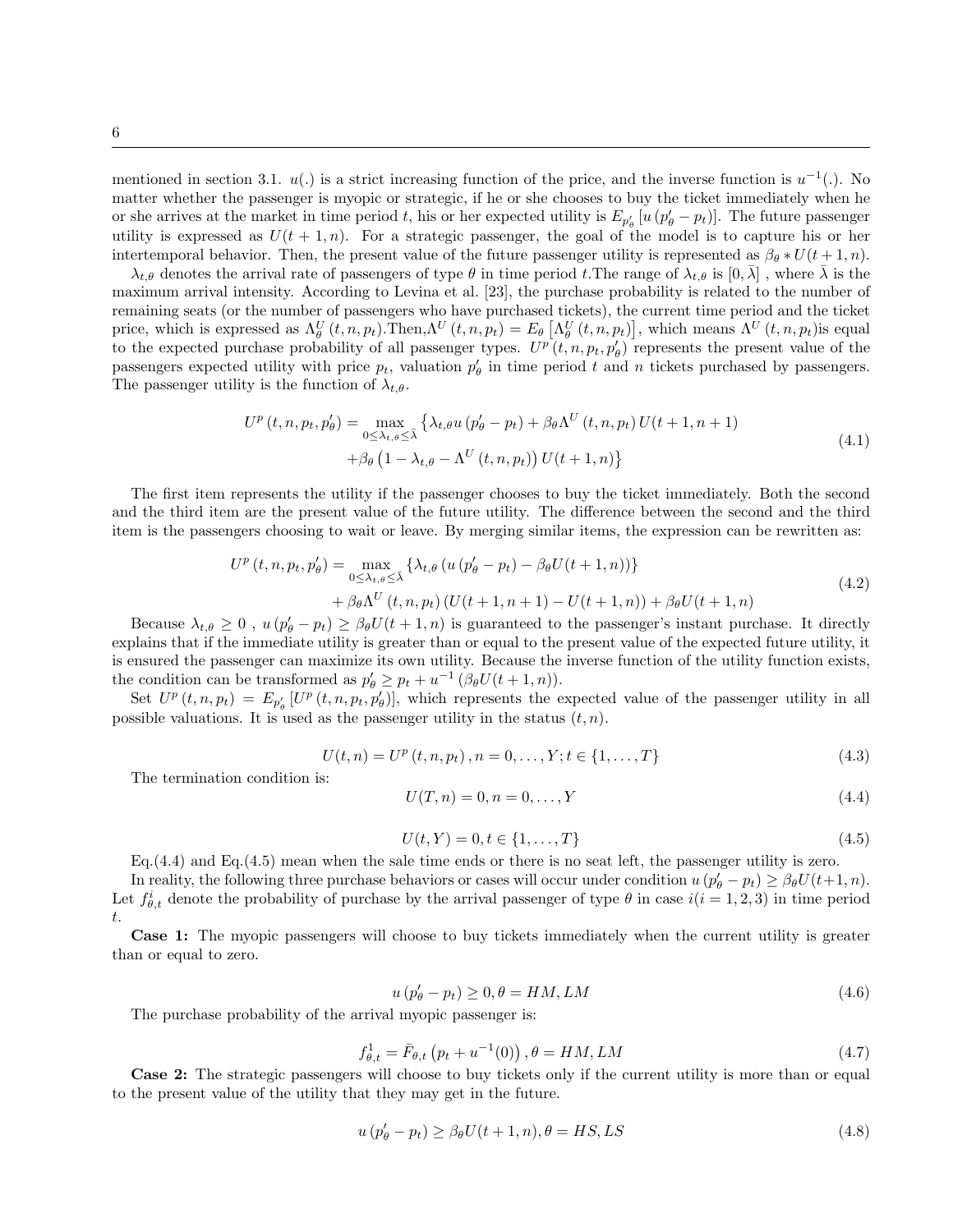The purchase probability of the arrival strategic passenger is:

$$
f_{\theta,t}^2 = \bar{F}_{\theta,t} \left( p_t + u^{-1} \left( \beta_\theta U(t+1,n) \right) \right), \theta = HS, LS \tag{4.9}
$$

Case 3: When the utility is more than or equal to zero, but less than the present value of the future expected utility, the arrival strategic passenger will choose to wait.

$$
0 \le u \left( p_{\theta}^{\prime} - p_t \right) < \beta_{\theta} U(t+1, n), \theta = HS, LS \tag{4.10}
$$

The probability of the arrival strategic passenger who chooses to wait is:

$$
f_{\theta,t}^3 = F_{\theta,t} \left( p_t + u^{-1} \left( \beta_\theta U(t+1,n) \right) \right) - F_{\theta,t} \left( p_t + u^{-1}(0) \right), \theta = HS, LS \tag{4.11}
$$

Let  $G_t = w_{HM} f_{HM,t}^1 + w_{LM} f_{LM,t}^1 + w_{HS} f_{HS,t}^2 + w_{LS} f_{LS,t}^2$ , the average arrival intensity in time period t is  $\lambda_t$ , so the probability that a myopic or strategic passenger arrives and chooses to buy the ticket in time period  $t$  is:

$$
\lambda_t * G_t = \lambda_t * \left( \sum_{\theta = HM, LM} w_{\theta} \bar{F}_{\theta, t} \left( p_t + u^{-1}(0) \right) + \sum_{\theta = HS, LS} w_{\theta} \bar{F}_{\theta, t} \left( p_t + u^{-1} \left( \beta_{\theta} U(t+1, n) \right) \right) \right) \tag{4.12}
$$

The probability that a strategic passenger arrives and chooses to wait in time period  $t$  is:

$$
\lambda_t * (w_{HS} f_{HS,t}^3 + w_{LS} f_{LS,t}^3) = \lambda_t * \left( \sum_{\theta = HS, LS} w_{\theta} F_{\theta, t} \left( p_t + u^{-1} \left( \beta_{\theta} U(t+1, n) \right) \right) - \sum_{\theta = HS, LS} w_{\theta} F_{\theta, t} \left( p_t + u^{-1}(0) \right) \right)
$$
\n(4.13)

The probability that there is no passenger arrives or if he or she arrives, he or she chooses not to buy the ticket in time period  $t$  is:

$$
1 - \lambda_t * (G_t + w_{HS} f_{HS,t}^3 + w_{LS} f_{LS,t}^3)
$$
\n(4.14)

Obviously, the buying probability depends on the expected future utility  $U(t + 1, n)$ , and the expected future utility depends on its rationality. According to Levin et al. [21], if a passenger is completely rational, he or she will adopt a balanced solution between the passenger utility and the airline utility.  $p_t$  in  $U^p(t, n, p_t)$  should be a balanced solution  $p^U(t, n)$  through gaming, and the passenger utility can be represented as  $U^p(t, n, p^U(t, n))$ . However, passengers are not completely rational in reality and they are also impossible to know the complete pricing information. Hence, we suppose passengers are partially rational and they use their past purchase experience to estimate the expected value of the future utility.

#### 4.2. The airline's pricing model

We use the Markov decision process (MDP) to construct a dynamic programming model for the airline's pricing behavior. MDP is a discrete time state transition process. It consists of five elements  $(S, A, P, R, \gamma)$ . S denotes the set of states. A denotes the set of actions which the airline can select. R is the set of expected immediate rewards. P is the state transition probability given by  $p(s', r | s, a)$ , which means the probability that the state changes from s to s' under action a,  $r \in R$ .  $\gamma \subset [0,1]$  is the discount factor, which represents the difference of importance between the future and present reward. The state transition of MDP must satisfy the Markov property, which is the next state  $s'$  only depends on the current state  $s$  and the decision-maker's action a. That is to say, given s and a, it is conditionally independent of all previous states and actions, for which we can use the following equation  $p(s', r | s, a) = Pr\{S_{t+1} = s', R_{t+1} = r | S_t = s, A_t = a\}$ . It means the behavior in the time period t is only related to the state of time period  $t - 1$ . For the dynamic pricing problem, the state is n, which denotes how many seats have been sold. It can be written as  $S_t = n$ , which means n seats sold in the current time period. The selectable action in this dynamic pricing problem is a set of prices A. The price in time period t is  $p_t \in A$ .  $V(t, n)$  denotes the total revenue from the start state to the end of the sale time.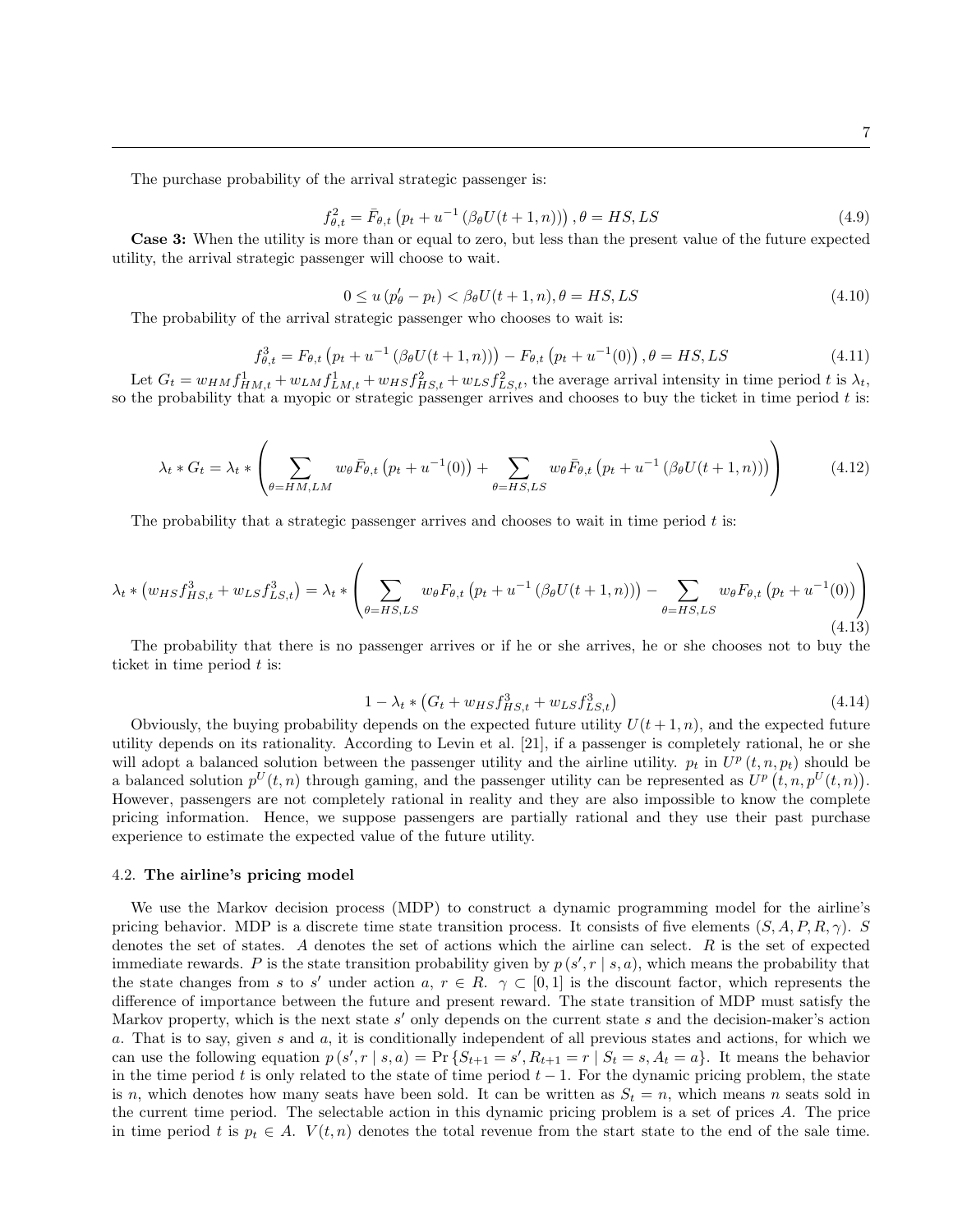Figure 2 is used to explain the state transition of MDP, it contains the state nodes  $s_t$  and the action nodes  $a_t$ , after implementing action  $a_t$  according to a certain strategy, the state will change from  $s_t$  to  $s_{t+1}$ . Actions here can be purchase, wait or leave. Figure 3 is used to explain the ticket sale process. Under each state-action pair, there are two possible results. If a ticket is sold, the reward is equal to the current price; if not, the reward is zero. When a ticket is purchased by a passenger, the number of passengers that purchased tickets is added by 1, otherwise, it keeps the same. In figure 3, the right branch illustrates the action that the passenger bought a 30-dollar ticket set by the airline, the revenue increase is 30 dollars, the purchased number increases by 1, the time enters into the next period. It is the state changes from  $S_{t=3} = 2$  to  $S_{t=4} = 3$ .



FIGURE 2. The state transition of MDP FIGURE 3. The state-action tree

Considering the presence of all the four passenger types, if the current state is n at time period  $t$ , there are also three behaviors or cases.

Case 1: When a myopic or strategic passenger arrives with a certain probability and chooses to buy a ticket, the revenue state of the next time period is transferred to  $V(t+1, n+1)$  and the gain obtained is  $R_t = p_t$ . Then, the revenue in this scenario is:

$$
\lambda_t * G_t * [p_t + V(t+1, n+1)] \tag{4.15}
$$

Case 2: When a strategic passenger arrives and chooses to wait, the revenue state of the next time period is  $V(t + 1, n)$  and the return  $R_t$  is zero. Then, the revenue in this scenario is:

$$
\lambda_t * (w_{HS} f_{HS,t}^3 + w_{LS} f_{LS,t}^3) * V(t+1,n)
$$
\n(4.16)

Case 3: When a passenger does not arrive or chooses to leave the market after his or her arrival, the revenue state of the next time period is also  $V(t + 1, n)$  and the return is zero. Then, the revenue in this scenario is:

$$
\left[1 - \lambda_t * (G_t + w_{HS} f_{HS,t}^3 + w_{LS} f_{LS,t}^3)\right] * V(t+1,n) \tag{4.17}
$$

On Eq.(4.16)-(4.17),  $V(t + 1, n)$  is numerically the same as  $V(t, n)$  if we just consider the present revenue or income. No sale, no income. However, the purchase probability relates to the seats sold (or the remaining seats) and the current time period. Meanwhile, passengers' valuation of the ticket also relates to them. If we consider the future influence of passengers' purchase behaviors, the total revenues to the end of the sale time  $V(t, n)$  and  $V(t+1, n)$  are different.

So, the total revenue under all the three scenarios in state  $S_t = n$  is:

$$
V(t,n) = \lambda_t * G_t * [p_t + V(t+1,n+1)] + \lambda_t * (w_{HS} f_{HS,t}^3 + w_{LS} f_{LS,t}^3) * V(t+1,n)
$$
  
+ 
$$
[1 - \lambda_t * (G_t + w_{HS} f_{HS,t}^3 + w_{LS} f_{LS,t}^3)]^* V(t+1,n)
$$
  
= 
$$
V(t+1,n) - \lambda_t * G_t * [V(t+1,n) - V(t+1,n+1)] + \lambda_t * G_t * p_t
$$
 (4.18)

Since the distribution  $\bar{F}_{\theta,t}(p)$  is a monotonically decrease function, and  $G_t$  is also a monotonic decrease function, Eq. (4.18) can be expressed in the form of MDP.

$$
V(t,n) = (1 - \lambda_t G_t) V(t+1,n) + \lambda_t G_t [p_t + V(t+1,n+1)]
$$
\n(4.19)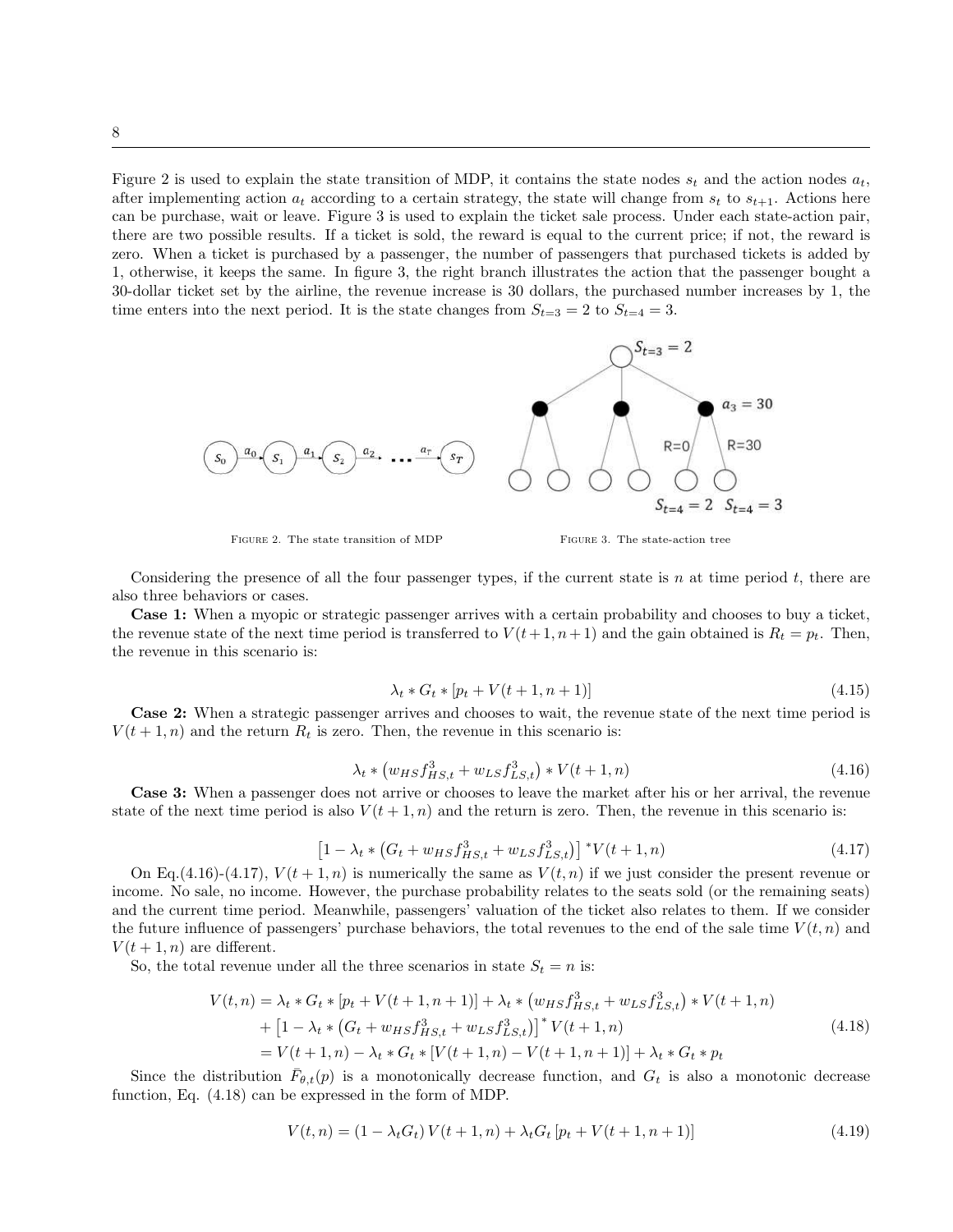where,  $n = 0, \ldots, Y; t \in \{1, \ldots, T\}.$ The termination condition is:

$$
V(T, n) = 0, n = 0, \dots, Y
$$
\n(4.20)

$$
V(t, Y) = 0, t \in \{1, ..., T\}
$$
\n(4.21)

It means when the sale time ends or all the tickets are sold out, the sale process is over and the residual value is zero.

#### 5. Algorithm design

Due to the large scale of possible states, it is difficult to solve the pricing model directly by an optimizer, so we designed a RL algorithm. RL is a sequence of decisions that maximize the total future rewards through a certain sequence of action choices. RL uses a trial-and-error approach. This algorithm contains two important parts, namely the environment and the agent. The passenger purchase behaviors are used as the environment. The airline is the agent. The agent constantly interacts with the environment to get the best pricing policy. The environment is an external system, and the agent or airline makes decision action in the environment and gets a certain reward.

When the airline makes a decision, that is to set a price for the ticket in the current time period, the environment gives feedback, that is the passenger determines to buy or not. If the passenger buys the ticket, the immediate revenue of the airline is the current price  $p_t$ , and if not, it has no revenue. The airline updates the state based on the feedback from the environment. Through these interactions between the environment and the airline, the optimal pricing strategy can be reached. These kinds of interactions can be reflected by a RL process. Particularly, the  $Q(\lambda)$  algorithm in RL is used in this study.

#### 5.1. Simulation of passenger behaviors

Based on the method suggested by Campbell [5], we designed a simulation algorithm for passenger behaviors. The arrival time and the passenger type are determined according to the arrival intensity and the proportion, respectively. The entire sale time is divided into small time periods. The period should be small enough to guarantee there is at most one passenger arrival. The valuation distribution and the strategic behavior are used to judge whether the passenger will buy.

The detail simulation of the passenger purchase behavior is described as follows:

#### (1) Parameter setting

Set  $\alpha, \varphi_s, \varphi_m, \lambda_{t,\theta}, \beta_{\theta}$ , which relates the proportion of different passenger types, their arrival intensity and the strategic level. Different types have different purchase behaviors, which are reflected by their valuation distribution functions. As shown in figure1, the valuation distribution function is derivative of the probability, or the probability is the integral of valuation distribution function within certain range. The postpone purchase (wait) can be reflected by the right movement of the curve. For strategic passengers, the distance parameter  $\delta(t, x)$  is set to reflect the effect of the waiting time t and the remaining seat inventory x.

# (2) Generation of passengers of different types

According to the proportion of different passenger types, the interval [0, 1] is divided into  $(0, w_{HS})$ ,  $[w_{HS}, w_{HS} + w_{HM})$ ,  $[w_{HS} + w_{HM}, w_{HS} + w_{HM} + w_{LS})$  and  $[w_{HS} + w_{HM} + w_{LS}, 1]$ . A generated random deci-

mal lies in [0, 1] determines the passenger type according to which range the decimal belongs to.

#### (3) Simulation of passenger arrivals

This arrival process is simulated in time period sequence  $0 = t_0 \le t_1 \le t_2 \le \dots$  by using a Poisson process.  $\{N(t), t \geq 0\}$  represents a Poisson process.  $\lambda = E[N(1)]$  represents the expected number of arrivals in one period. Because the length of one period is 1, this value represents the arrival intensity. Since the same type passengers do not arrive at the same intensity in different time periods, a non-stationary Poisson process is used.  $\lambda(t)$  is used to represent the time-varying intensity. In this non-stationary Poisson process, it is still satisfied that at most one passenger arrives in one time period, and that a passengers arrival is an independent event.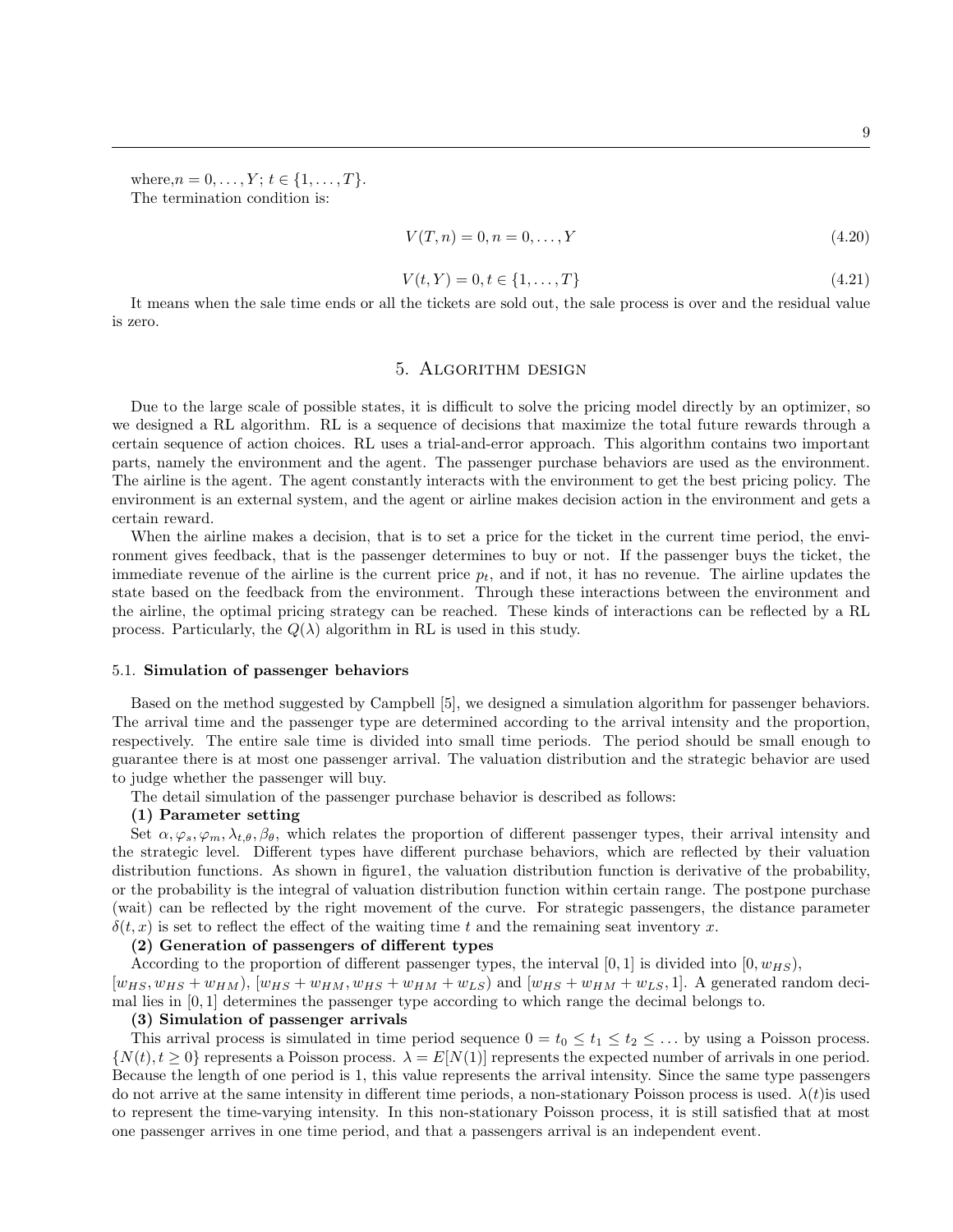The algorithm used is based on the sparse algorithm proposed by Gaver et al. [15]. Firstly, a stationary Poisson process with a constant rate  $\lambda^*$  and the arrival time  $\{t_i^*\}$  is generated. Then, "sparse" is enacted to  $t_i^*$ . In order to get different arrival intensities, each  $t_i^*$  is discarded with a certain probability to avoid idle period as the following step (iv) indicates.  $\lambda^*$  is the maximum value in the arrival rate function  $\lambda(t)$ . If  $\lambda(t_i^*)$  is large, it is more likely to generate a passenger arrival in period  $t_i^*$ , so we can achieve different arrival intensities in different time periods.

The algorithm can be described as the following steps.

(i) Set  $t = t_{i-1}$ ;

- (ii) Generate random decimals  $U_1$  and  $U_2$  respectively according to the uniform distribution  $U(0, 1)$ ;
- (iii) Replace t with  $t (1/\lambda^*) \ln U_1$ ;
- (iv) If  $U_2 \leq \lambda(t)/\lambda^*$ , return  $t_i = t$ , otherwise, go to step (ii).

# (4) Determination of passenger purchase behavior

A two dimensional array  $W = [\delta(t_1, x_1), \delta(t_2, x_2), \dots, \delta(t_i, x_i) \dots]$  is added for storing every strategic passenger in waiting. Each  $\delta(t, x)$  contains the passenger waiting time and the number of remaining seats in the current time period. In each time period, when the airline interacts with the environment, the purchase behavior is determined by the current valuation distribution. If a passenger chooses to wait, he or she is added to W. Meanwhile, if a passenger in W chooses to buy the ticket or leave the market, the according  $\delta(t_i, x_i)$  is deleted from W. W is dynamically updated as time elapses.

# 5.2. The  $Q(\lambda)$  algorithm design

S represents a set of all possible states,  $s = s_t$ ,  $s' = s_{t+1}$ . The policy or strategy of pricing is expressed as  $\pi$ , which can achieve the mapping from the state to the action,  $\pi : S \to A$ . Of course, every policy is under consideration.  $\pi(a \mid s)$  is actually the probability of performing action a in the state s.  $f(s' \mid s, p)$  is the probability that the state changes from  $s$  to  $s'$  when setting the ticket price to  $p$ . The probability can be gotten by  $\lambda_t G_t$  and  $1 - \lambda_t G_t$  which depends on passengers' choices.  $\lambda_t G_t$  is the probability of one ticket sold, and  $1 - \lambda_t G_t$  is the probability of no ticket sold.  $V^{\pi}(s)$  is the total revenue that can be obtained from state s to the end of the sale time under policy  $\pi$ . Rewrite Eq. (4.18) as a state value function:

$$
V^{\pi}(s) = \sum_{p} \pi(p \mid s) \sum_{s',r} f(s',r \mid s,p) \left[ r + V^{\pi}(s') \right]
$$
 (5.1)

 $Eq.(5.1)$  shows that the expected revenue from state s is equal to the sum of the expected revenue from the next state s' and the revenue of this time, thus constructing a recurrence relation. Here,  $\pi(p \mid s)$  is used to replace  $\pi(a \mid s)$  since action here is pricing.

To learn the optimal pricing policy through time periods, the current state s and the price p should be given. The action-value function in case of the following strategy  $\pi$  is defined as  $Q^{\pi}(s, p)$ :

$$
Q^{\pi}(s,p) = \sum_{s',r} f(s',r \mid s,p) \left[ r + \sum_{p_t} \pi(p_t \mid s') Q^{\pi}(s',p_t) \right]
$$
(5.2)

Eq. (5.2) indicates the expected revenue that can be obtained when the action p is selected by the strategy  $\pi$ in the current state s.

According to Eq.(5.1)-(5.2), we can get the relationship between the state value function and the action-value function.

$$
V^{\pi}(s) = \sum_{p} \pi(p \mid s) Q^{\pi}(s, p) \tag{5.3}
$$

$$
Q^{\pi}(s,p) = \sum_{s',r} f(s',r \mid s,p) \left[ r + V^{\pi}(s') \right]
$$
 (5.4)

The Q-learning algorithm is an offline learning algorithm. Its basic idea is that the individual learns based on another policy although the individual has a strategy of its own. This policy can be a previous policy, or it can be some mature policies, such as human strategies. By observing behaviors based on such strategies, we can get some rewards. These rewards are used to update the action-value function. The strategy of updating the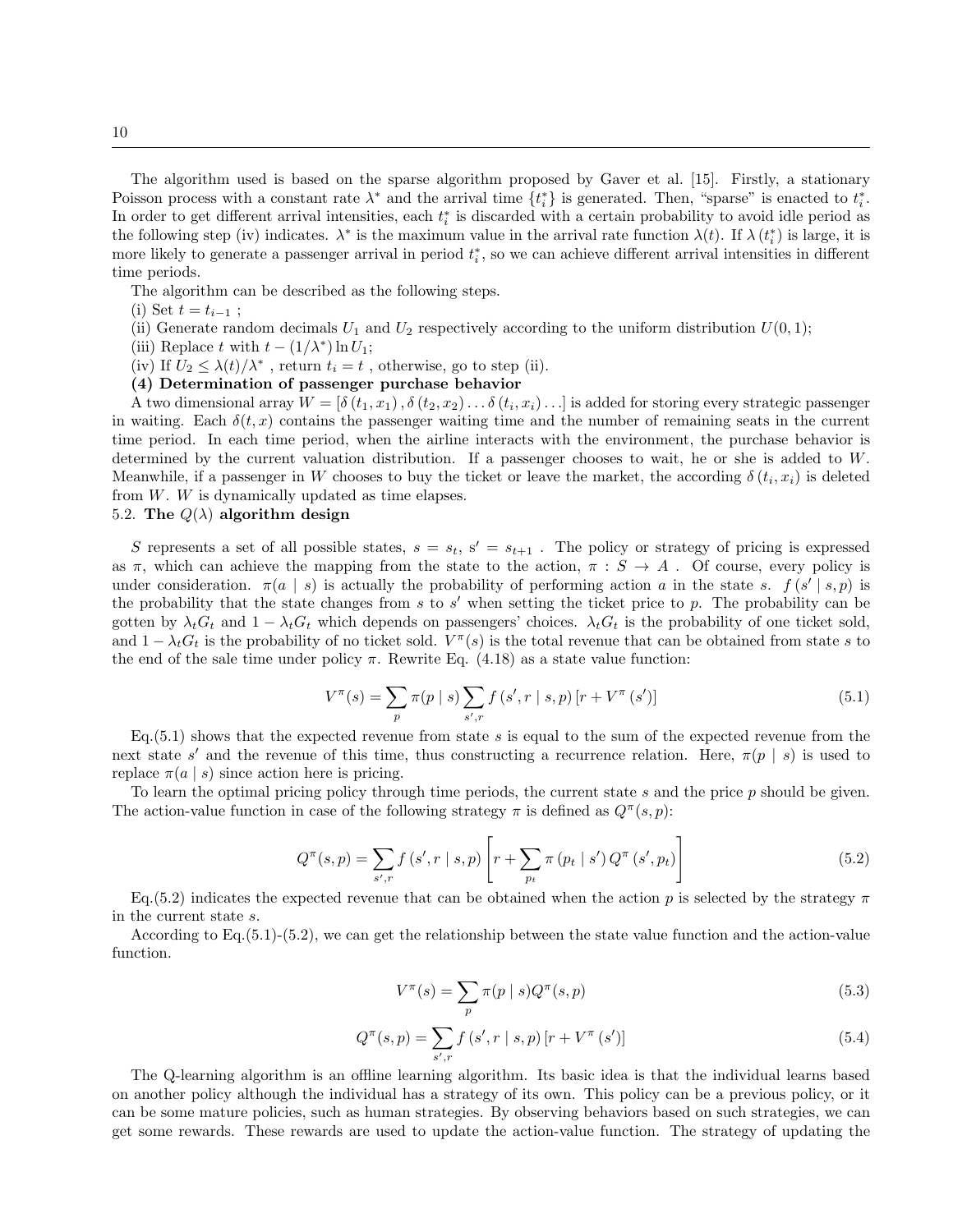action-value function is different from the strategy of choosing the action. Q-table is used to calculate the final results. Q-table is a two-dimensional matrix. One dimension is the action and the other is the state. Q-value in Q-table is also called "quality". The greedy strategy is adopted in the action choice. That is, the update of the action-value function follows the principal that only maximum Q-value action in all next possible actions will be taken. The update formula for Q-learning is:

$$
Q(s_t, a_t) \leftarrow Q(s_t, a_t) + \eta \left[ r_t + \max_{a} Q(s_{t+1}, a) - Q(s_t, a_t) \right]
$$
\n
$$
(5.5)
$$

Here,  $\eta$  denotes the learning rate.

Particularly, the  $\varepsilon$ -greedy strategy is used to choose the action. The target of the  $\varepsilon$ -greedy strategy is to guarantee that each possible action will have a non-zero probability to be chosen in each time period. It is an exploitation of choosing the best action in the current state with the probability of  $1 - \varepsilon$ , and an exploration of choosing other actions with the probability of  $\varepsilon$ .

$$
\pi(a \mid s) = \begin{cases} 1 - \varepsilon \text{ if } a = \arg \max_{a_t \in A} Q(s, a_t) \\ \frac{\varepsilon}{m} \text{ else} \end{cases}
$$
\n(5.6)

m denotes the action number. Here, it is the pricing or setting price times.

**Proposition:** For any given strategy  $\pi$ , the strategy can be improved when using the  $\varepsilon$ -greedy strategy to evaluate it.

### Proof

Define  $a^* = \arg \max_{a \in A} Q^{\pi}(s, a)$ .

$$
Q^{\pi}(s, a^{*}) = \sum_{a \in A} \pi(a \mid s) Q^{\pi}(s, a)
$$
  
\n
$$
= \frac{\varepsilon}{m} * \sum_{a \in A} Q^{\pi}(s, a) + (1 - \varepsilon)^{*} \max_{a \in A} (Q^{\pi}(s, a))
$$
  
\n
$$
\geq \frac{\varepsilon}{m} * \sum_{a \in A} Q^{\pi}(s, a) + (1 - \varepsilon)^{*} \sum_{a \in A} \frac{\pi(a \mid s) - \frac{\varepsilon}{m}}{1 - \varepsilon} Q^{\pi}(s, a)
$$
  
\n
$$
= \sum_{a \in A} \pi(a \mid s) Q^{\pi}(s, a) = V^{\pi}(s)
$$
\n(5.7)

The  $Q(\lambda)$  algorithm is an extension of the Q-learning algorithm. In this algorithm, the concept of the eligibility trace should be introduced. The eligibility trace is an additional attribute in each episode, which determines the relative degree between the current state and the update value of the current state.

The idea of the eligibility trace is very simple. When a state-action pair is selected in an episode, a short-term memory (called as a trace) is assigned and the trace does not decrease as time passes by. The meaning of the trace is to determine the size of each state-action pair's eligibility for learning. The eligibility trace can accelerate the learning process.

The update process of the eligibility trace is:

$$
e_{t}(s,a) = I_{s=s_{t}} * I_{a=a_{t}} + \begin{cases} \gamma \lambda e_{t-1}(s,a) & \text{if } Q_{t-1}(s_{t},a) = \max_{a_{t} \in A} Q_{t-1}(s_{t},a_{t}) \\ 0 & \text{otherwise} \end{cases}
$$
(5.8)

 $I_{s=s_t}*I_{a=a_t}$  means that the pair or element in the eligibility trace matrix increases 1 only when the state-action pair is the pair visited currently. We assume the future reward is as important as the present reward, then  $\gamma = 1$ . The eligibility traces are updated in two different ways. If a greedy-action is executed, that is, the corresponding action of maximum "quality" state is selected, all of the eligibility traces will decay at a parameter  $\lambda$ , and if an exploration action is taken, that is, the action is selected randomly, then the eligibility traces will be set to zero. The update process of quality depends on the value of the eligibility traces.

$$
\delta_{t} = r_{t+1} + \max_{a'} Q_{t} (s_{t+1}, a') - Q_{t} (s_{t}, a_{t}), \forall s \in S, a \in A(s)
$$
\n
$$
(5.9)
$$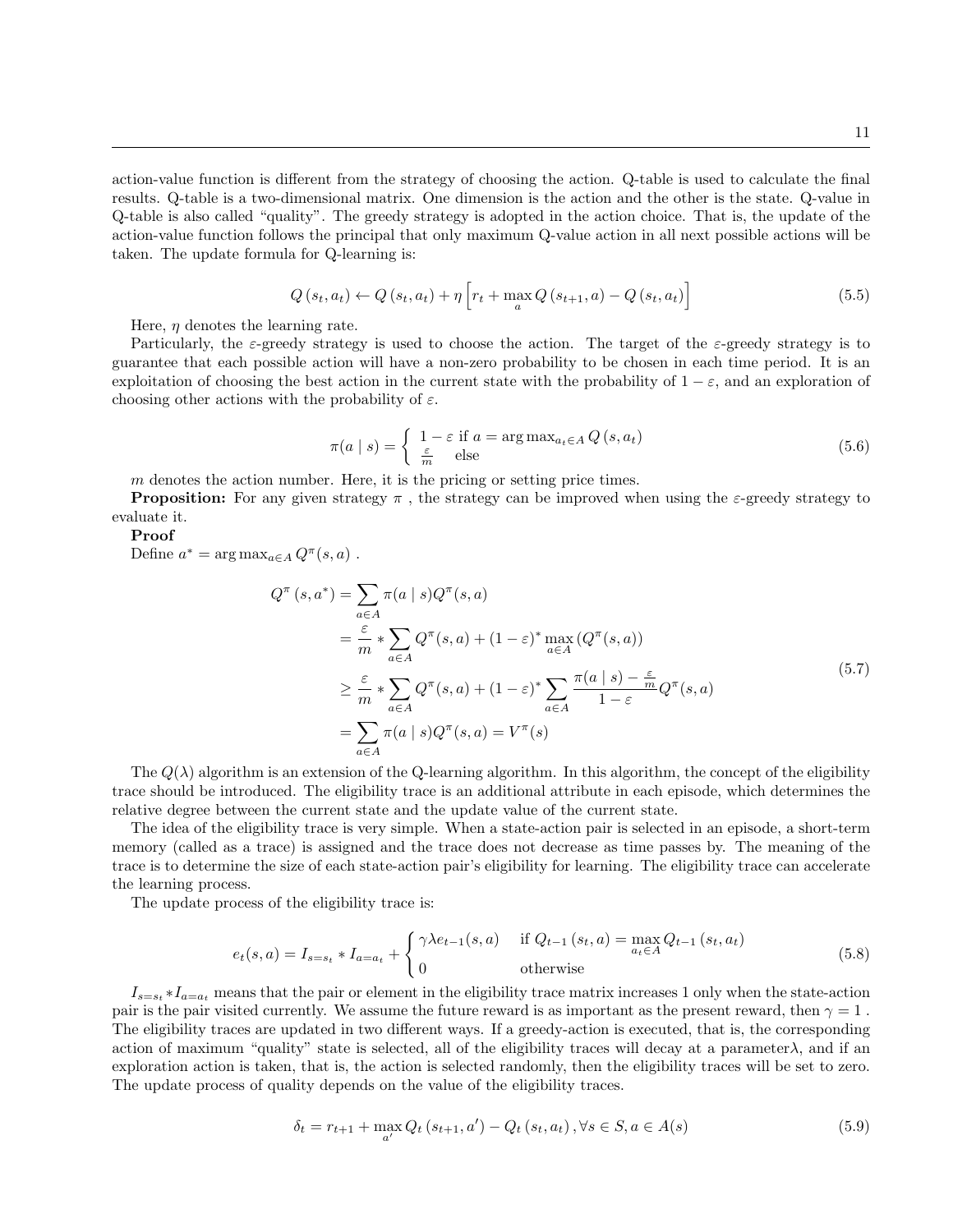$$
Q_{t+1}(s,a) \leftarrow Q_t(s,a) + \eta \delta_t e_t(s,a), \forall s \in S, a \in A(s)
$$
\n
$$
(5.10)
$$

The pseudo-code of the  $Q(\lambda)$  algorithm is given in figure 4.

```
Initialize Q matrix, Q(s, a) = 0;
for k = 1: MaxEpisode:
 Initialize eligibility trace matrix, e(s, a) = 0;
 Initialize state S;
 for step:
     choose an action a according to s from Q table with \varepsilon-greedy policy;
     take the action a :
     get reward r and the next state s using Monte Carlo simulation method;
     choose an action a' corresponding to s' from Q table with s-greedy policy;
     a^* \leftarrow \arg \max Q(s^{\prime}, a);
     \delta \leftarrow r + Q(s', a^*) - Q(s, a);for all s_t \in S, a_t \in A(s_t);
         Q(s_1, a_1) \leftarrow Q(s_1, a_1) + \eta^* \delta^* e(s_1, a_1);if a' = a^*, then e(s, a) \leftarrow \lambda e(s_+, a_+);
          else e(s, a)=0;
     e(s, a) \leftarrow e(s, a) + 1;
     s \leftarrow s':
     until the s is terminal state;
  until the Q matrix has convergence or up to the maximum iteration times.
```
FIGURE 4.  $Q(\lambda)$ algorithm

# 6. Numerical test and analysis

In this section, we use numerical examples to verify the effectiveness of the algorithm proposed in this paper. The pricing problem is solved by python 3.6, and the compiler is Spyder.

Suppose that there are 18 seats that need to be sold in the remaining sale time. The set of prices that can be selected in each time period is  $A = \{10, 12, 14, 16, 18, 20, 22, 24, 26, 28, 30\}$ . Assume the number of passengers is 15. According to the simulation of passenger behaviors in section 5.1, we generate the passenger arrival sequences as shown in figure 5, which is obtained based on 100 runs. The sale time is divided into 20 periods according to the arrival sequences. From figure 5, we can see the purchase behaviors of two different passenger types. Myopic passengers have some kinds of "rush in" behavior in the early stage of the sale period, and strategic passengers have more stable purchase behavior.

Considering pricing policies in various environments, we set  $\alpha$ , $\varphi_s$  and  $\varphi_m$ . The passenger utility functions and strategies are set by past studies [26, 39]. The  $Q(\lambda)$  algorithm is used to learn the dynamic pricing strategy in the passenger behavior simulation environment. In the simulation, we suppose the proportion is known, that is  $\alpha = 0.5, \varphi_s = 0.5, \varphi_m = 0.5$ . The arrival intensities of different passenger types are different. The iterative convergence graph of this algorithm is shown in figure 6. Obviously, the algorithm can converge well. After a certain number of iterations, an effective Q-value table can be obtained, which can be used to get the optimal pricing policy. Using this pricing policy for learning in the simulation environment, we can obtain the expected revenue. Figure 7 shows the average results of 100 runs. From figure 7 we can see that, when the high-valuation passenger arrival intensity is lower than the low-valuation passenger's intensity in the previous time period but higher than it in the later stage, the price policy is an increasing policy. It can explain that why the high-valuation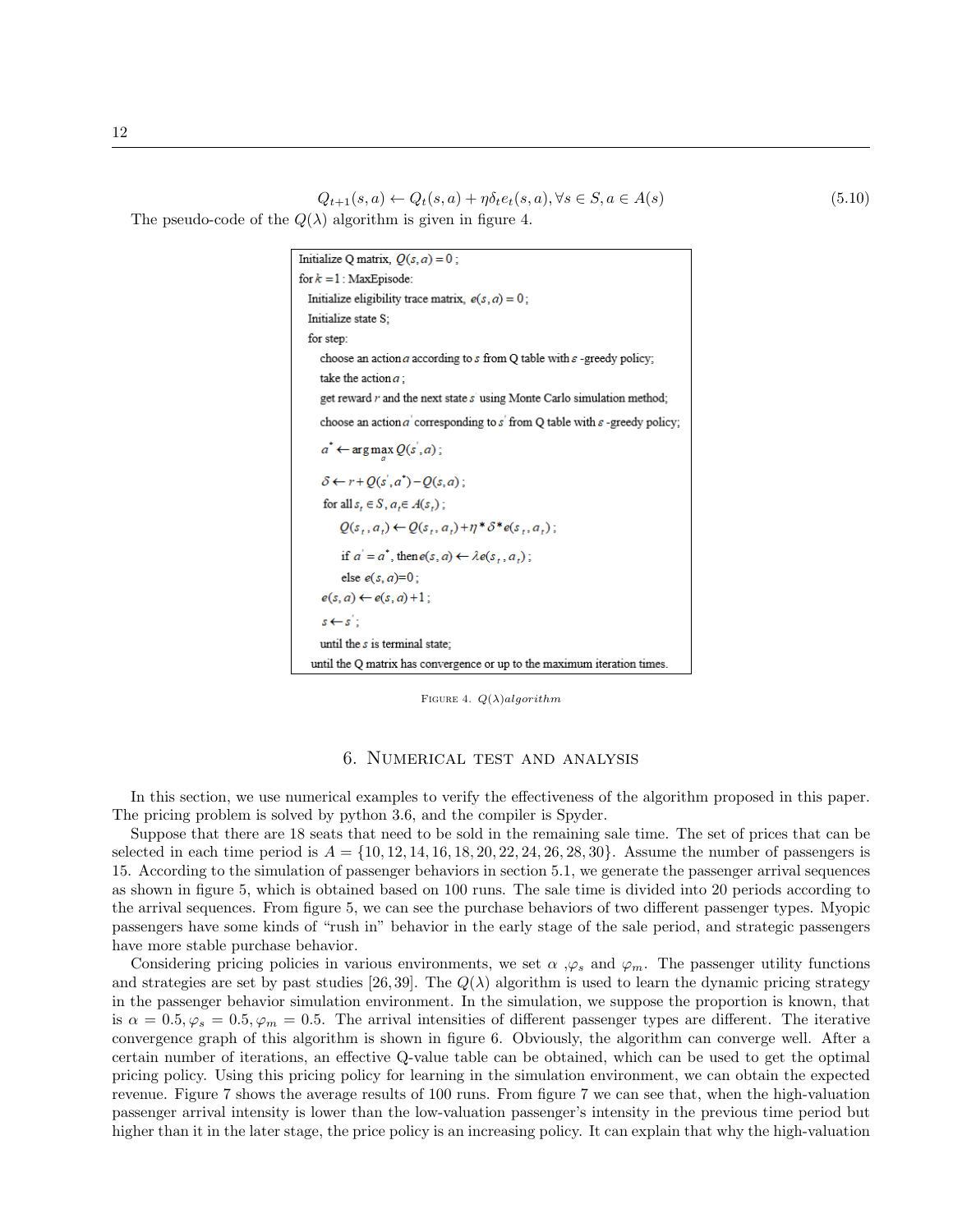

Figure 5. Simulated passenger arrival sequences

passengers have higher arrival intensities in the later periods, and hence the airline chooses to increase the price in the later periods to obtain the surplus value.



#### 6.1. The proportion impact analysis

In this section, we test the effects of different passengers' proportion on the pricing policy. $\alpha = 0$  means all the passengers are myopic passengers, and  $\alpha = 1$  means all the passengers are strategic passengers. Assume the strategic level of the same type is the same.  $\beta_{HS} = 0.5$ ,  $\beta_{LS} = 0.5$ ,  $\beta_{LM} = \beta_{HM} = 0$ , and parameters  $\alpha$ ,  $\varphi_s$  and  $\varphi_m$  are set differently. Based on 100 runs, we can get the results as figure 8 to figure 10.

From figure 8 to figure 10, we can find different proportions lead to different pricing policies if the strategic level is fixed. The higher proportion of the strategic passengers is, the smaller the price can be increased. Compared figure 9 with figure 8, we can find the increase is gentler and much stepwise. Compared figure 10 with figure 9, we can find the increase is relatively larger and faster. The higher proportion of the high valuation strategic passengers is, the larger the price can be increased. When the price-cut is adopted, the less continuous-decreasepolicy is used. This can curb the strategic waiting since the strategic passenger always calculates the expected future utility before he or she makes a decision.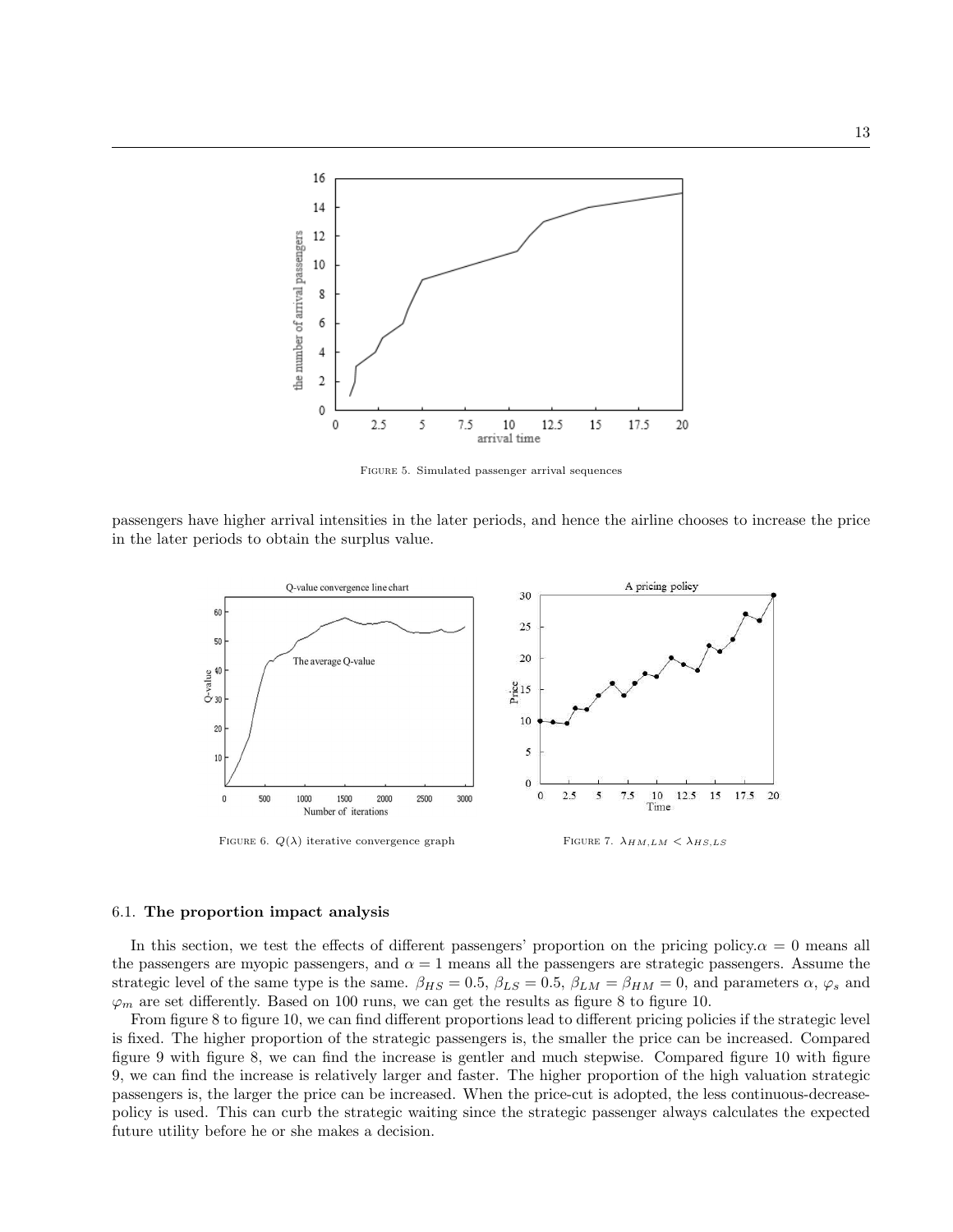

#### 6.2. The strategic level impact analysis

Similarly, we change strategic level to analyze its effects on the pricing policy. Set  $\alpha = 0.6, \varphi_s = 0.4, \varphi_m = 0.4$ , we change the strategic level from 0.4 to 0.8 and get the average results of 100 runs as is shown from figure 11 to figure 13. Of course,  $\beta_{LM} = \beta_{HM} = 0$ .



From figure 11 to figure 13, we can find the strategic level also has its impact on the price policy. High-valuation passengers mainly affect high-price periods, and low-valuation passengers mainly affect low-price periods. In highprice periods, the lower the strategic level of the high-valuation passengers is, the larger the slope is in the price policy. Accordingly, in low-price periods, the lower the strategic level of low-valuation passengers is, the larger the slope is in the price policy. The degree of the strategic level affects the degree of the price increase. The higher the level is, the lower the price increases. This is because when the strategic level is higher, the significance of passengers' valuation to the future utility is greater. If the price increases too fast, these strategic passengers choose to leave the market. In addition, as high strategic level passengers dominate, the purchase behavior becomes more complex. The waiting or leaving behavior will generate additional plus or loss in demand, hence cause fluctuation in general price increase trend as is shown in figure 13.

## 7. Conclusion

This paper studies a dynamic air ticket pricing algorithm for the airline RM in a strategic and myopic passengers' co-existence market, wherein the airline can adaptively decide the ticket price by using RL according to the passengers' arrival intensity, valuation distribution and strategic behaviors. We first formulate the dynamic pricing problem to a finite discrete MDP, and then employ Q-learning to solve the problem. By using RL, we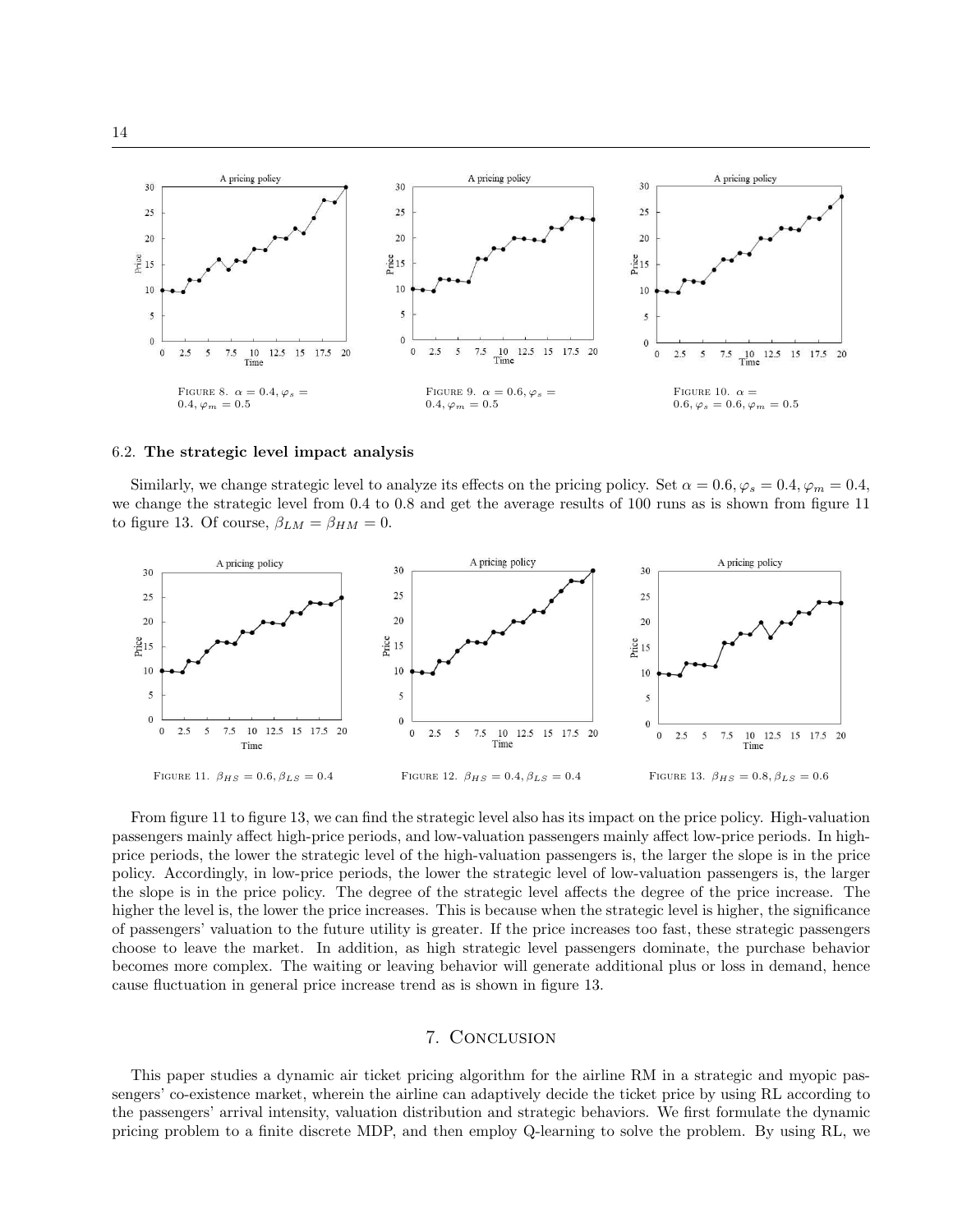separate the airline's behavior from passengers behaviors through the transformation of the airline's utility model. Passengers' behaviors are simulated as the learning environment. The airline is set as the agent. Through interactions between the environment and the agent by using the trial-and-error approach, the optimal pricing strategy of the airline can be reached. Using this approach, we avoid to directly solve a large-scale dynamic programming problem due to the large number of states and the existence of passengers strategic behaviors.

Based on the various percentage of strategic passengers, high-valuation passengers and different strategic level, a series of computations were conducted. The computational results show the pricing policy relates to the passenger composition. The airline should be more prudential because of the existence of strategic passengers. The higher proportion of the strategic passengers is, the smaller the price can be increased. The price increase should be adopted step by step, the increase quantity should be consistent to the percentage of high-valuation strategic passengers (or low-valuation strategic passengers). The higher percentage of high-valuation strategic passengers is, the more increase of the price can be made. If the price-cut is taken, the change should be small. High-valuation passengers mainly affect high-price periods or later periods, and low-valuation passengers mainly affect low-price periods or early periods. The strategic level also plays an important role in how the airline can change the price. The lower the strategic level of high-valuation passengers is, the bigger the price increase can be made in the later periods, and the lower the strategic level of low-valuation passengers is, the smaller the price increase can be made in the early periods. These findings are helpful for airlines to set up pricing strategies in different scenarios.

Acknowledgements. This work was supported by Shanghai Planning Foundation of Philosophy and Social Science (No. 2020EGL014), Soft science project of Shanghai "Science and Technology Innovation Action Plan"(21692192600).

### **REFERENCES**

- [1] B.D. Chung, J. Li, and T. Yao, Demand learning and dynamic pricing under competition in a state-space framework. IEEE Transactions on Engineering Management, 59(2012) 240- 249.
- [2] T.S. Cui, Y.Z. Wang, and S. Nazarian, Profit maximization algorithms for utility companies in an oligopolistic energy market with dynamic prices and intelligent users. AIMS Energy, 4(2016) 119-135.
- [3] J. Correa, R. Montoya, C. Thraves, Contingent Preannounced Pricing Policies with Strategic Consumers. Operation Research, 64(2016): 251-272.
- [4] Y. Chen, and V.F. Farias, Robust Dynamic Pricing with Strategic Customers. 16th ACM Conference on Economics Computation. ACM Publishing (2015).
- [5] C. Campbell, MCMC simulation for modelling airline passenger choice behavior. Dublin City University (2001).
- [6] A. Collins, and L. Thomas, Comparing reinforcement learning approaches for solving game theoretic models: a dynamic airline pricing game example. Journal of the Operational Research Society, 63(2012) 1165-1173.
- [7] A. Collins and L. Thomas, Learning competitive dynamic airline pricing under different customer models. Journal of Revenue and Pricing Management, 12(2013): 416-430.
- [8] Zhu Bo, Le Meilong., 2019. The route efficiency evaluation method based on DEA, Technology and Market, 26(2): 10-12.
- [9] J. Cao, Z. Liu, and Y. Wu, 2020. Learning Dynamic Pricing Rules for Flight Tickets. In: Knowledge Science, Engineering and Management. Springer Publishing (2020).
- [10] P. Du and Q. Chen, Skimming or penetration: optimal pricing of new fashion products in the present of strategic consumers. Annals of Operation Research, 257(2017) 275-295.
- [11] I. Dogan and A.R. Gner, A reinforcement learning approach to competitive ordering and pricing problem. Expert Systems, 32(2013) 39-48.
- [12] J. Feng, L. Liu, and X. Liu, An optimal policy for joint dynamic price and lead-time quotation. Operations Research, 59(2011): 1523-1527.
- [13] Z. Guan and J. Ren, Optimal dynamic pricing policy in the presence of strategic consumers. Systems Engineering Theory and Practice. 34(2014) 2018-2024.
- [14] J. Gonsch, R. Klein, and M. Neugebauer, Dynamic pricing with strategic customers. Journal of Business Economics, 83(2013) 505 -549.
- [15] D.P. Gaver, P.A.W. Lewis, and G.S. Shedler, Analysis of Exception Data in a Staging Hierarchy. IBM Journal of Research and Development, 18(1974) 423-435.
- [16] B. Josef and R. Paat, Dynamic pricing under a general parametric choice model. Operation Research, 60(2012) 965-980.
- [17] M. Khouja and X. Liu, A price adjustment policy for maximizing revenue and countering strategic consumer behavior. International Journal of Production Economics, 236 (2021) 108- 116.
- [18] M. Kremer, B. Mantin, and A. Ovchinnikov, Dynamic Pricing in the Presence of Myopic and Strategic Consumers: Theory and Experiment. Production and Operations Management, 26(2017) 116-133.